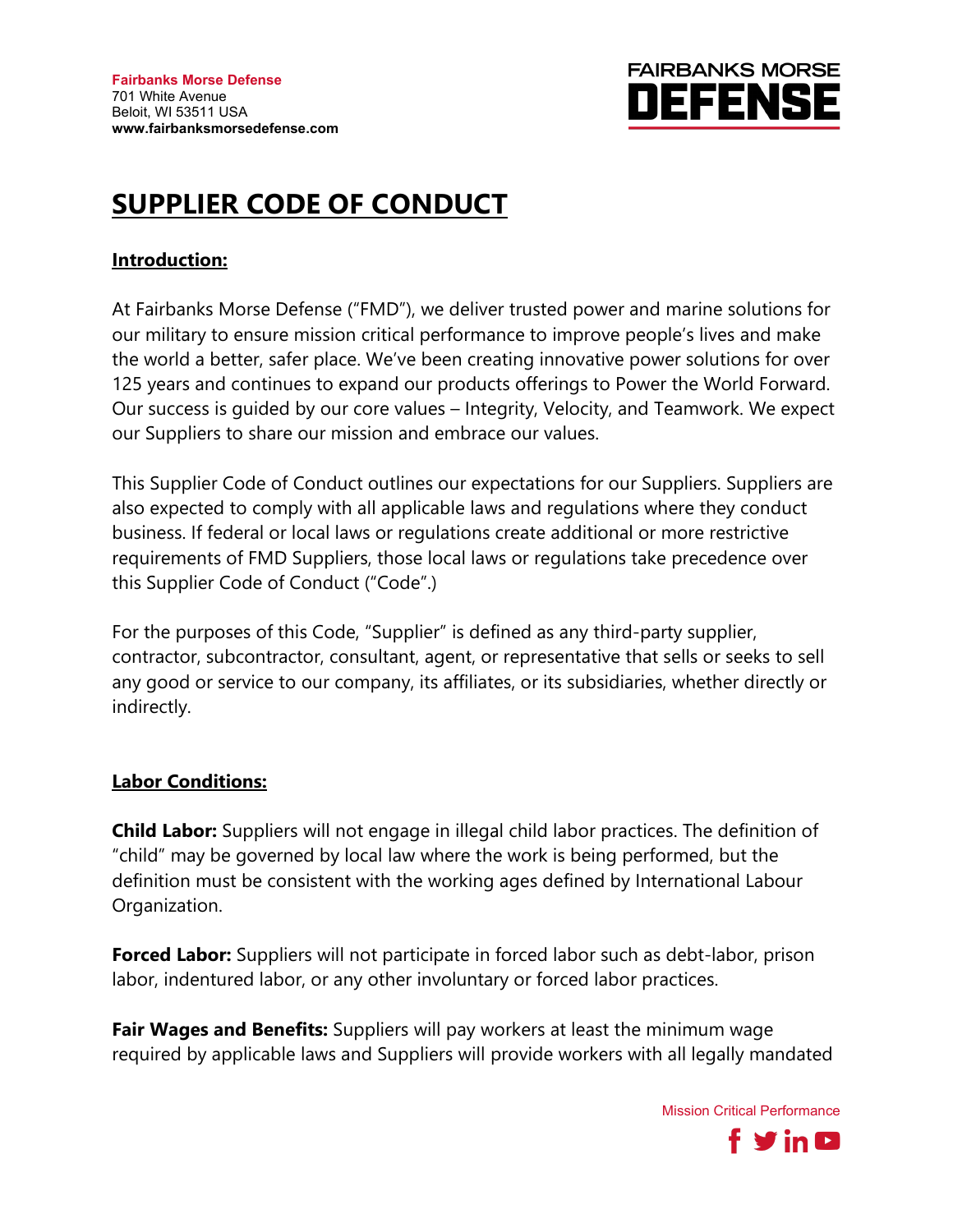

benefits. Examples of benefits include paid holidays or leaves as well as any legally applicable overtime wages.

**Subcontractors:** Suppliers are responsible for disclosing all subcontractors to FMD. All subcontractors will adhere to this Code and it is the Supplier's responsibility to ensure its subcontractor's compliance with this Code.

**Discrimination:** FMD celebrates and encourages diversity and expects the same from Suppliers. In the spirit of diversity, Suppliers will provide equal opportunities for employment without regard to race, ethnicity, religion, color, sex, national origin, age, military veteran status, ancestry, sexual orientation, gender identity or expression, marital status, family structure, genetic information, or mental or physical disability.

**Harassment:** Suppliers will create a working environment for their employees that is free of physical, psychological, sexual, and verbal harassment or other abuse.

**Freedom of Association:** Suppliers will acknowledge and respect the right of workers to organize or otherwise associate freely for purposes of collective bargaining.

## **Anti-Corruption:**

**In General:** Suppliers will comply with all anti-corruption laws and regulations governing operations in the counties in which they conduct business.

**Improper payments, bribes, or gifts:** Suppliers will not participate in any improper payments, bribes, or gifts to customers, government officials, persons affiliated with a political party, office, or campaign, or any other business-related party that could be construed to improperly influence business decisions.

**Anti-Trust:** Suppliers will not commit or conspire to commit price fixing, bid riggings, exchanging of pricing information, or any other activity that could be perceived to violate applicable anti-trust laws.

**Anti-Money Laundering and Financing Terrorism:** Suppliers will comply with all laws and regulations relating to anti-money laundering. Suppliers are expected to proactively manage the prevention and detection of money laundering and financing of terrorism.

Mission Critical Performance

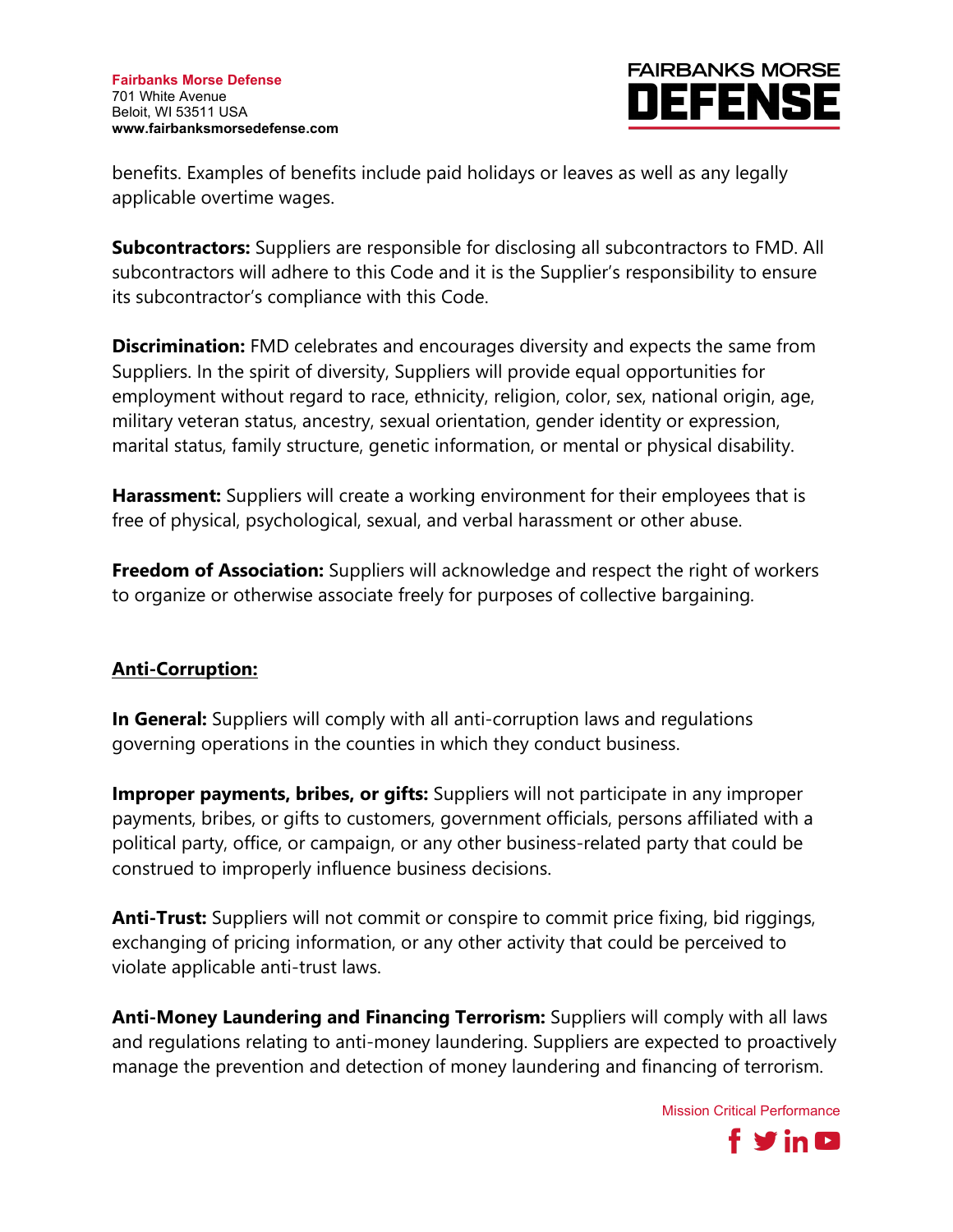## **FAIRBANKS MORSE DEFENS**

## **Global Trade Compliance:**

**Import:** Suppliers will ensure that their operations are compliant with all applicable laws and regulations governing the import of parts, components, and technical data.

**Export:** Suppliers will ensure that their operations are compliant with all applicable laws and regulations governing the export of parts, components, and technical data. Suppliers are responsible for obtaining all necessary licenses and consents.

**Restricted Parties/Sanctions:** Suppliers will ensure that they are not directly or indirectly providing to FMD any material or service from a country, person or entity that is subject to U.S. and other regional, unilateral, and multilateral regulations that restrict transactions with specific foreign entities, persons or countries (often referred to as denied, debarred, and/or restricted parties).

**Responsible Sourcing of Materials:** Suppliers will take all reasonable efforts to assure that the products they manufacture or are contracted to manufacture do not contain Conflict Minerals within the meaning of Section 1502 of the Dodd Frank Wall Street Reform and Consumer Protection Act.

## **Other; General:**

**Intellectual Property Rights:** Suppliers will respect, acknowledge, and comply with all laws governing and protecting use, disclosure, and assertion of the intellectual property rights of FMD as well as other entities. These rights include, but are not limited to, patent, copyright, and trademark rights.

**Conflicts of Interest:** If a conflict of interest exists or could be perceived as existing, Supplier will immediately inform FMD of such conflict or potential conflict of interest as soon as reasonably possible.

**Conflict with Existing Agreements**: If this Code conflicts with or is silent on matters already covered in existing agreements, the existing agreement will govern unless otherwise specified in writing.